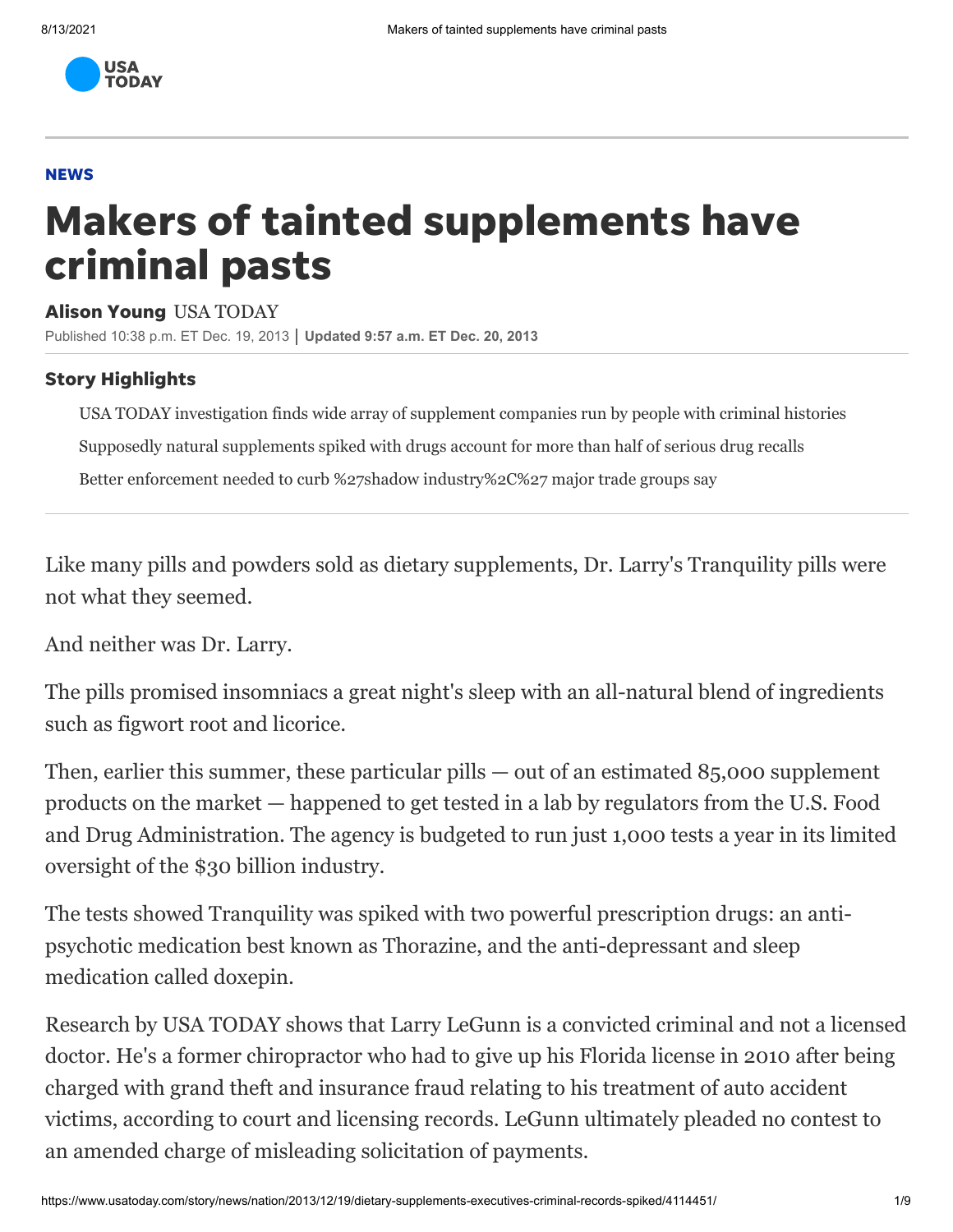Far from an isolated case, a USA TODAY investigation finds that a wide array of dietary supplement companies caught with drug-spiked products are run by people with criminal backgrounds and regulatory run-ins. Consumers buying products from these firms are in some cases entrusting their health and safety to people with rap sheets for crimes involving barbiturates, crack cocaine, Ecstacy and other narcotics, as well as arrests for selling or possessing steroids and human growth hormone. Other supplement company executives have records of fraud, theft, assault, weapons offenses, money laundering or other offenses, the investigation shows.

• Jeffrey Bolanos, who runs Beamonstar Products in Queen Creek, Ariz., has twice been [convicted on drug charges, most recently in a 2008 case that notes possession of crack](http://www.documentcloud.org/documents/815508-jeffrey-levi-bolanos-maricopa-county-criminal.html) cocaine and a relapse with methamphetamines, court records show.

In May, his company, which has received industry awards for its sexual enhancement supplements, recalled three supposedly all-natural products after FDA tests found that two contained tadalafil, the medication in the prescription erectile dysfunction drug Cialis. The third was potentially spiked. One of Beamonstar's tainted supplements was marketed for women. Bolanos had no comment.

• Martin McDermott, president of Kilo Sports in Phoenix, was indicted in 2004 with three felony counts of dangerous drug possession involving the steroid boldenone and [testosterone, and one felony count of possession of prescription drugs, specifically human](http://www.documentcloud.org/documents/815396-martin-john-mcdermott-search-warrant-2003.html) growth hormone, for sale. He later pleaded guilty to a misdemeanor count of possession of drug paraphernalia and received probation.

In 2009, three Kilo Sports products were recalled for ingredients the FDA said should be classified as steroids. The company recalled another supplement in 2010 because of concerns it contained an anti-estrogen drug. McDermott didn't respond to interview requests.

• Barry Nevins, who runs DrBarrysVitamins.com, isn't really a doctor and under an agreement with prosecutors isn't supposed to represent himself as one in his vitamin store. Yet as recently as this week, his website touted "Dr. Barry" — whose only Florida health care license was as a massage therapist — as "a leading formulator, developer and manufacturer of natural pharmaceuticals."

 $_{\rm t}$ Prosecutors in Palm Beach County, Fla., said they are now reviewing the website to  $_{\rm t}$ In 2011, Nevins was charged with unlicensed practice of the health care profession, a felony, [records show.](http://www.documentcloud.org/documents/834981-nevins-barry-probable-cause-affidavit-2011.html) While facing those charges, FDA tests found one of Barry's Vitamins & Herbs' products, Virility Max, was secretly spiked with a drug that's a chemical cousin to Viagra.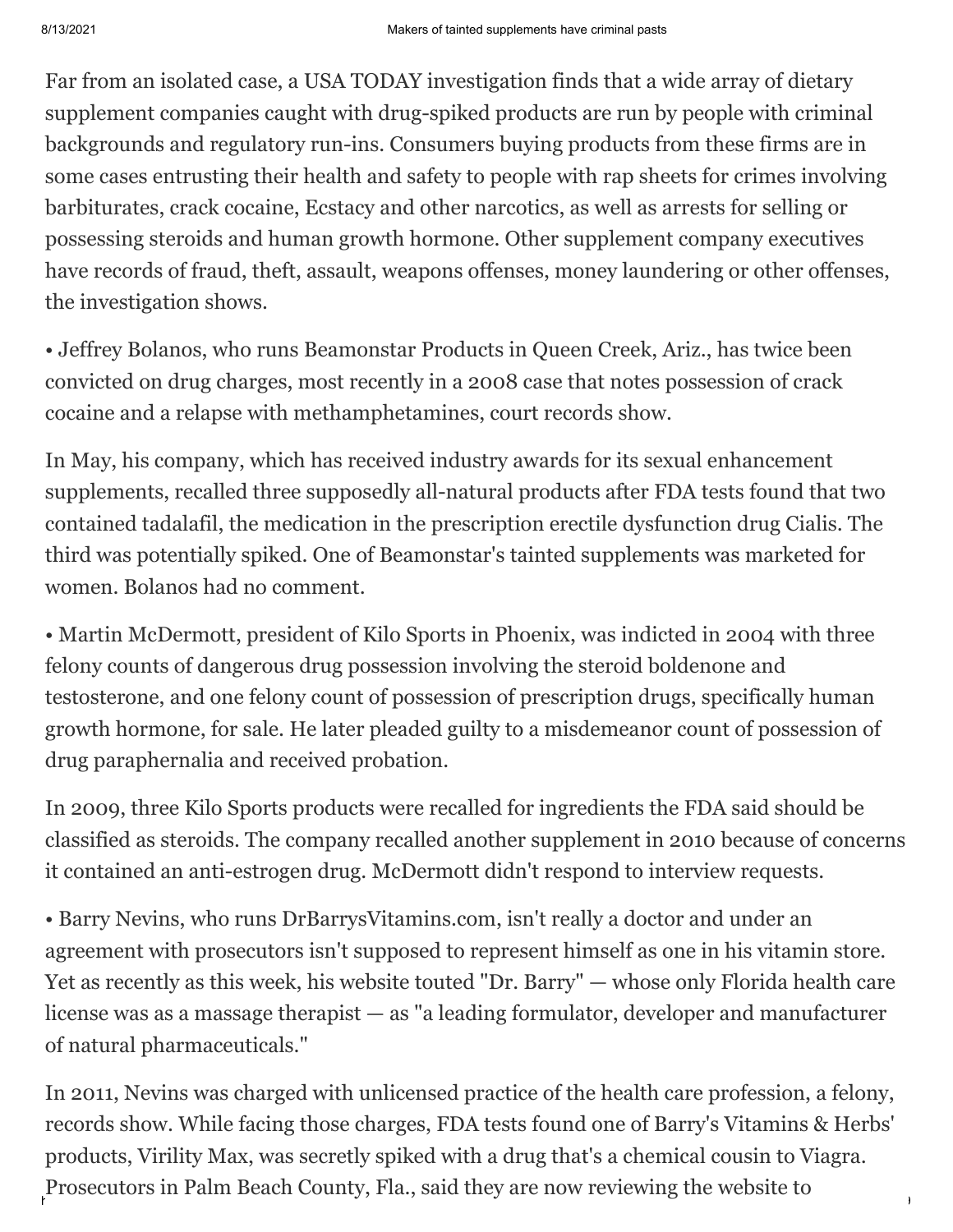determine whether Nevins has violated [a deferred prosecution agreement](http://www.documentcloud.org/documents/877832-state-of-florida-v-barry-nevins-deferred.html) reached in March in the 2011 case. Nevins declined to be interviewed.

[• Jay Cohen, CEO of IQ Formulations, was arrested on a charge of aggravated assault with a](http://www.documentcloud.org/documents/885574-broward-incident-report-jay-cohen-doc-07-10-69.html) deadly weapon in 2008 for wielding a machete and striking the driver's side mirror of a teenager's car parked outside Cohen's home blaring music, police and court records show. Cohen, who told USA TODAY he was protecting his family, pleaded no contest in 2010 to assault and received probation.

In November, IQ Formulations recalled its Hydravax weight-loss supplement after the FDA told the company it contained a prescription-only diuretic drug. A company spokesman said the recall was the result of a supplier providing a tainted ingredient.

USA TODAY scrutinized about 100 companies that have been caught selling supplements secretly spiked with drugs and potentially dangerous chemicals since 2007. The examination found that at least 14 were run by people with criminal records beyond traffic infractions. The newspaper researched corporation records to identify the company executives and owners, then examined police, court and professional licensing records, ordering files from across the country to determine what they had done in the past.

There are likely many more supplement company executives with criminal records. The [FDA's tainted-supplements database](http://www.accessdata.fda.gov/scripts/sda/sdNavigation.cfm?sd=tainted_supplements_cder&displayAll=false&page=6) lists 123 companies that have been caught selling about 460 spiked products in the past six years, but the corporate records of nearly three dozen of the companies couldn't be located. For about 150 spiked products, the FDA's database doesn't list a manufacturer, in many cases because it was unclear to the agency who made them. And many companies selling sketchy products aren't listed in the FDA's database.

Supplement executives with criminal records who granted interviews generally said their pasts had nothing to do with their ability to make good supplements and they often blamed suppliers for putting drugs in their products without their knowledge.

"China will lie, just lie and tell you it's all herbal and they slip in a little trace of something," LeGunn said, adding that he no longer has supplements made there.

But most didn't respond to interview requests or refused to talk about their backgrounds.

 $\frac{1}{\sqrt{2}}$ records don't show her as having a medical license. Her company recalled one of its weight "I'm not going to discuss anything. I have the right to remain silent," said Gisselle Lopez, a partner in Svelte 30 Nutritional Consultants LLC in Kissimmee, Fla., when a reporter asked about a 2003 theft conviction and why her staff referred to her as "Dr. Gisselle." Florida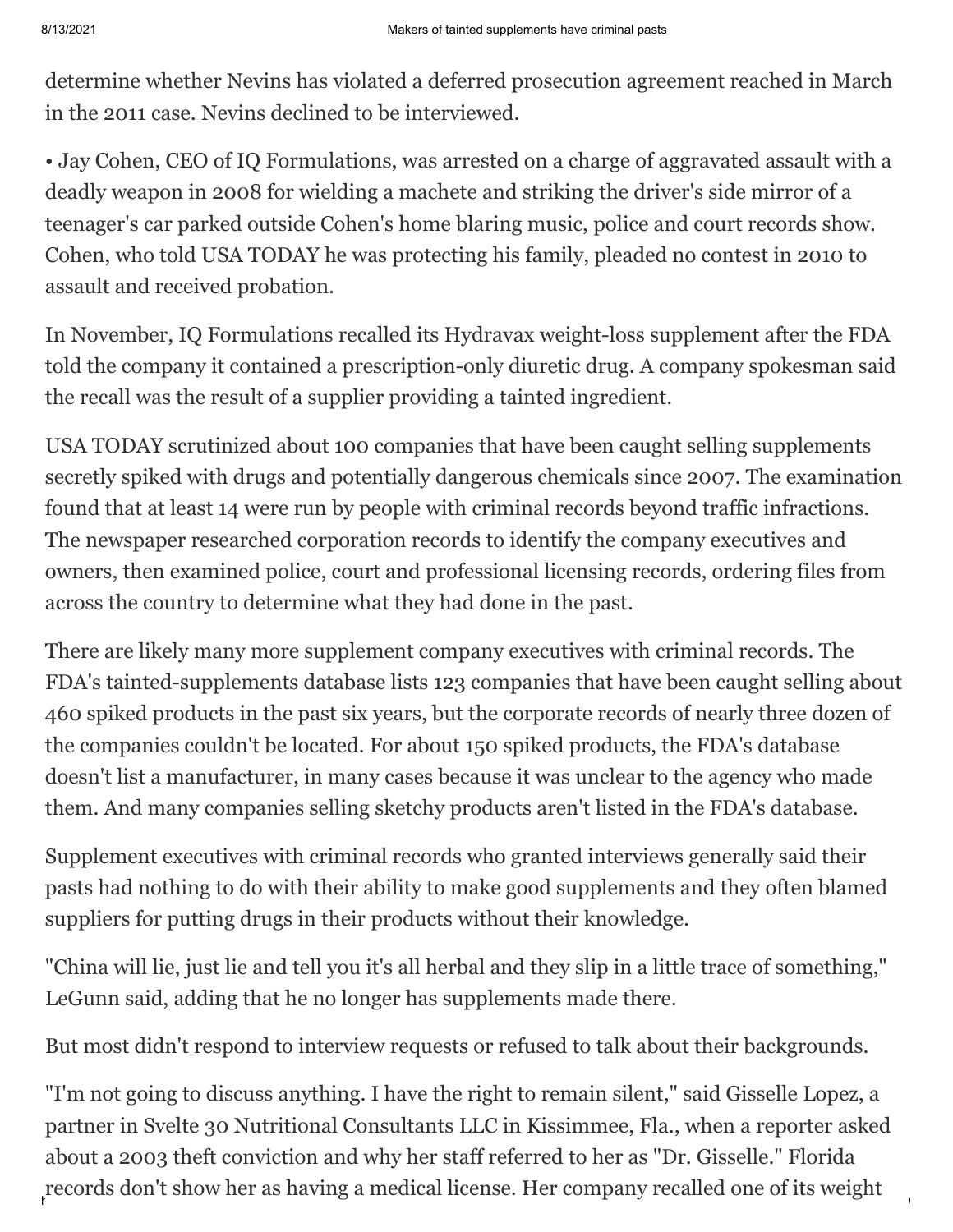loss supplements in 2011 after FDA tests showed it was spiked with sibutramine, the active ingredient in the prescription weight loss drug Meridia that was pulled off the U.S. market because of heart attack and stroke risks.

## **'A TALE OF TWO INDUSTRIES'**

USA TODAY's ongoing investigation has shown that consumers of tainted diet supplements have paid dearly in some cases, suffering side effects ranging from severe bleeding and dangerous effects on diabetes control to liver damage, strokes and death. Athletes have had their sports careers jeopardized after testing positive for ingredients laced into sports supplements.

Dallas-based USPlabs has been linked to a recent outbreak of serious liver injury cases among people taking its OxyElite Pro weight-loss supplement. Its CEO, Jacob Geissler, has a [criminal history involving anabolic steroids](https://www.usatoday.com/story/news/nation/2013/10/24/usplabs-has-history-of-fda-run-ins-ceo-with-criminal-history/3179113/) and has clashed repeatedly with the FDA. USPlabs recalled OxyElite Pro in November. Until recently, Geissler served on the board of trustees of the American Herbal Products Association, a major industry trade group.

Driven Sports Vice President Matt Cahill, whose pre-workout powder Craze has been found [by teams of scientists to](https://www.usatoday.com/story/news/nation/2013/07/25/bodybuilding-supplement-designer-matt-cahill-usa-today-investigation/2568815/) [contain a methamphetamine-like compound,](https://www.usatoday.com/story/news/2013/10/17/meth-like-compound-in-supplements-could-draw-criminal-investigation-from-dea/3003413/) [is a convicted felon](https://www.usatoday.com/story/news/nation/2013/07/25/bodybuilding-supplement-designer-matt-cahill-usa-today-investigation/2568815/) with a history of putting risky products on the market.Craze was named 2012's "New Supplement of the Year" by Bodybuilding.com, a major online retailer of sports supplements.

"All industries are going to have people with criminal problems in their background," said Steve Mister, president of the Council for Responsible Nutrition, a supplement industry trade group that lists major corporations such as Procter & Gamble, Bayer HealthCare and Abbott Nutrition among its members.

Histories of financial fraud or violent behavior may not have much relevance when it comes to making supplements, Mister said. "But I do think when you talk about people with a history of criminal convictions with controlled substances and illicit drugs, and they are making products where they have the opportunity to bring that prior background into their product, that is concerning."

"It is unfortunately a tale of two industries. There's a mainstream, responsible industry," Mister said of the supplement business. "Then there is this sort of shadow industry, the smaller guys playing around the fringes. The problem is how we distinguish between the two."

#### https://www.usatoday.com/story/news/nation/2013/12/19/dietary-supplements-executives-criminal-records-spiked/4 **WHAT CAN BE DONE ABOUT IT**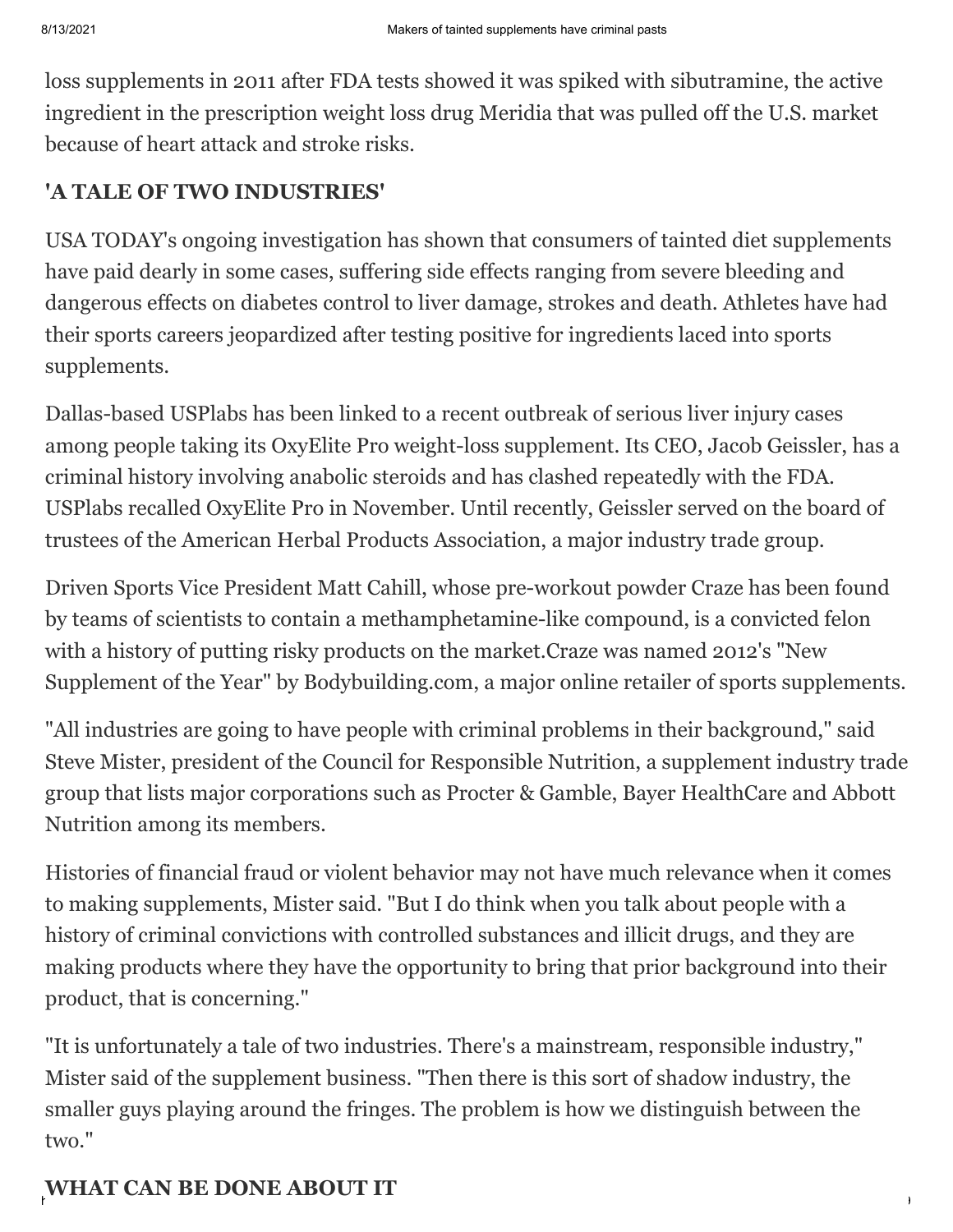Under the Dietary Supplement Health and Education Act of 1994, known by the acronym DSHEA, the FDA must show that a product is unsafe before it can take any action to restrict its use or seek its removal from the market. Nutritional supplements such as the vitamins, minerals, protein powders and herbal blends used by more than half of Americans are treated like foods and assumed to be all-natural and safe — unless proven otherwise. Although supplements are often sold and used as remedies for various conditions, they aren't required to prove their safety and effectiveness before being put on the market, as is required with medications.

"Supplements are under-regulated by the FDA," said June Rogers, director of drug program and policy at the NFL Players Association, whose members are tested for a variety of performance-enhancing drugs. "Anyone is allowed to go out and make a supplement and basically sell it until the FDA comes knocking at your door. But before that happens, there's a lot of profits to be made."

Loren Israelsen, a top supplement industry association official who is credited as a key architect behind the DSHEA supplement law, said that 20 years ago nobody envisioned the kinds of rogue players, advanced chemistry and drug-spiked products being seen today.

"It is so counterintuitive and opposite to the really fundamental principles of what this industry is about that we probably didn't fully recognize it because it was so not a part of us," Israelsen, president of the United Natural Products Alliance, said in an interview this week.

Israelsen was [convicted in 1997 of conspiracy to defraud the United States](http://www.documentcloud.org/documents/955904-israelsen-judgment-stipulation-information-96cr334.html), for a scheme that involved falsifying documents to import evening primrose oil despite an FDA ban on its importation. The documents falsely declared that the shipments were such things as "Vitamin E" to avoid seizure and sought to conceal that Health Products International was the company importing the material, federal records show.

During the conspiracy, Israelsen was a vice president and general counsel at Health Products International, which he described as the manufacturing arm of Nature's Way, where he also was a top executive. He said his actions should be viewed in the context of a time when the industry felt the FDA was taking overzealous and unjustified actions against natural products.

"I was much younger and breathing more fire," he said. "In retrospect, would we do it that way again? No."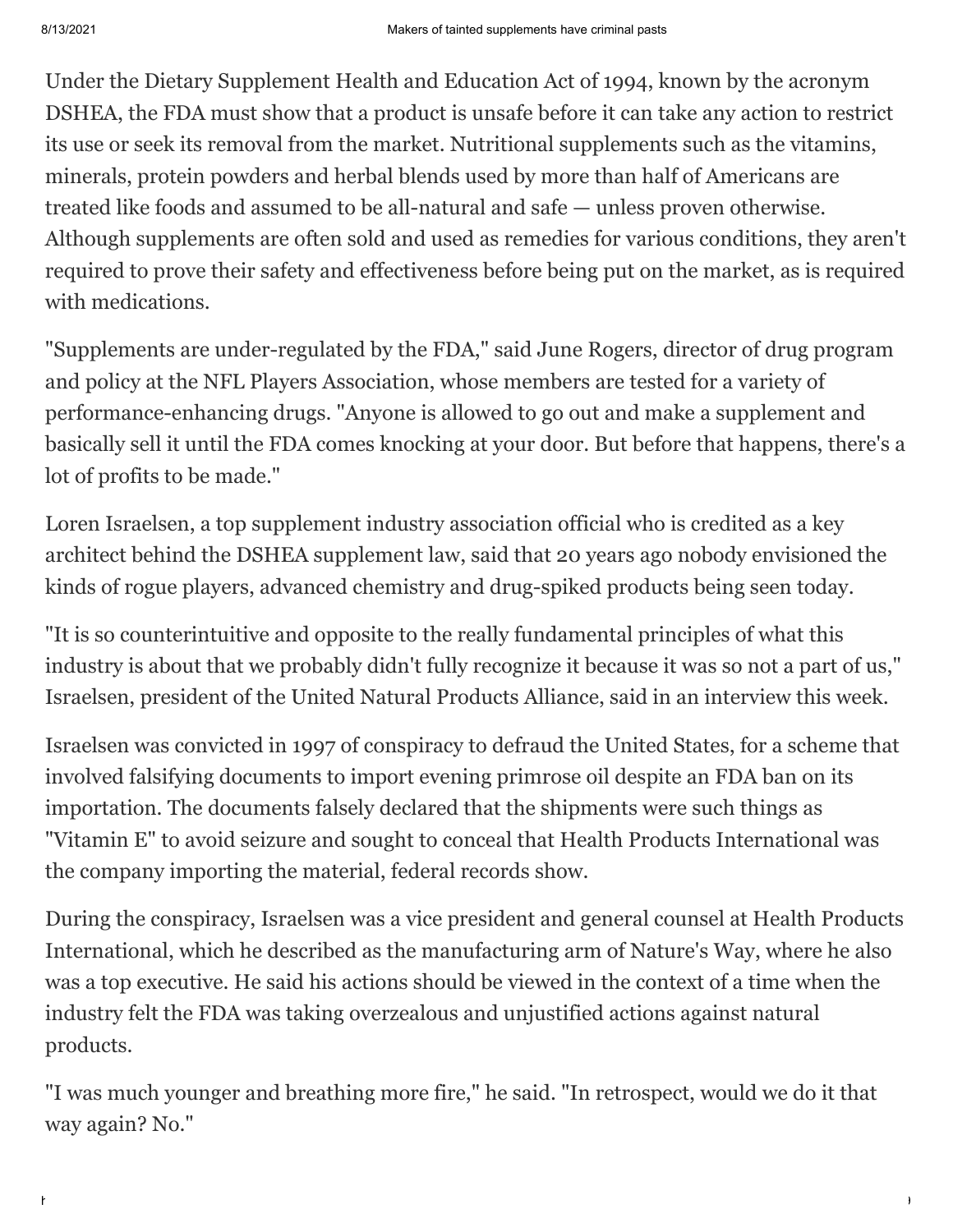Israelsen said there's a difference between standing up for evening primrose oil and supplement company executives fighting the FDA over substances with questionable chemical origins. He said recent media coverage of supplement makers like Cahill and Geissler and their potentially dangerous products has altered the way the industry views calls for additional regulation.

"It has been fundamental. Things have changed. That's a reality," Israelsen said. "We have to just look at where we are and what needs to be done to best address it — because it's in our best interest to address it."

In what could be considered an important conciliation for his industry, Israelsen said he's open to having discussions about whether new tools are needed to make it easier and faster for the FDA to take action.

In the past, the industry has opposed and defeated legislation that would require supplements to be registered with the FDA, arguing that criminals wouldn't register and that good companies would be overly burdened.

But Israelsen says he now thinks it's possible that requiring registration could give the FDA a "faster, easier way to say they're not in compliance."

A bill reintroduced this summer by Sen. Dick Durbin, D-Ill., and Sen. Richard Blumenthal, D-Conn., would require supplement firms to register products with the FDA within 30 days after being marketed, including providing a description of each product, its ingredients and a copy of the label.

Other supplement industry trade groups emphasize that better enforcement would address the industry's bad actors. Under existing laws, any person who markets a supplement that violates the law can be found guilty of a misdemeanor punishable by up to a year in jail and \$1,000 in fines, notes the Council for Responsible Nutrition.

Such criminal cases appear to be rare, however, and they can take years and can involve more complex felony charges. The FDA has so far not provided data, requested under the Freedom of Information Act, on how often the agency has sought criminal prosecution of supplement makers.

"More executives should be subject to these misdemeanor cases," said Mister, who heads the council. "That would send a very strong message to the industry."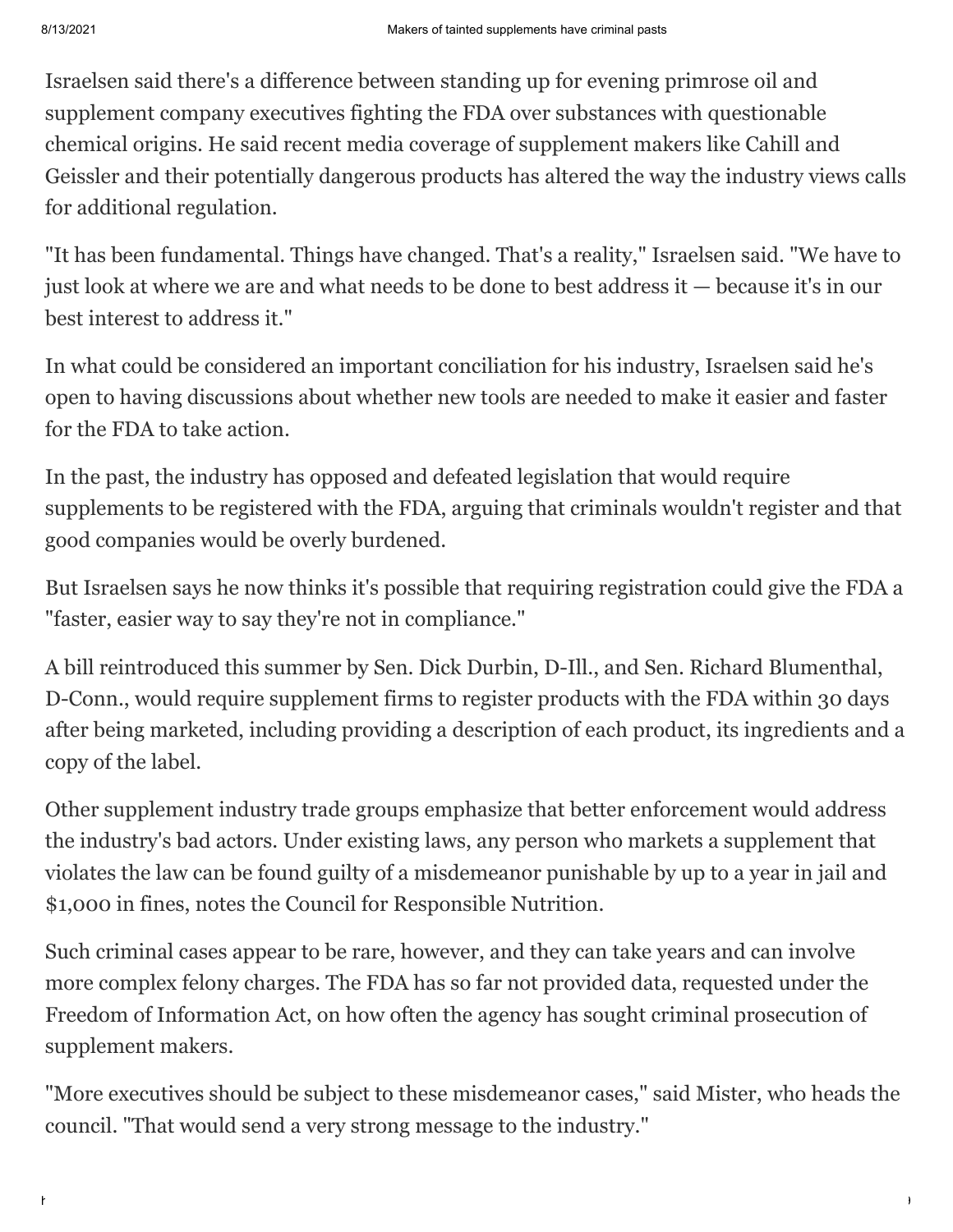Supplement makers also can be subject to individual and corporate fines of up to \$500,000 for a series of violations in a case, Mister noted. "If you don't have a cop watching the speed limit, people will speed."

Daniel Fabricant, director of the FDA's dietary supplements division, said: "We're doing all we can with the tools we have." He noted that limited resources at the agency are a factor, along with competing priorities among the many food and medical products regulated by the agency.

In some recent cases, the FDA has used its authority to detain and seize adulterated or misbranded dietary supplements, as it did this year with supplements made by USPlabs and Hi-Tech Pharmaceuticals that contained the controversial stimulant DMAA. The FDA has the authority to order a recall of supplements if a manufacturer refuses to do so, and the agency threatened this in a letter to USPlabs that prompted the company to recall OxyElite Pro last month.

But the FDA still should do more, argues Patrick Arnold, who was [convicted in 2006](http://www.documentcloud.org/documents/955966-arnold-patrick-judgment-05-00703.html) as the Illinois steroid [chemist in the "Balco" scandal](http://www.documentcloud.org/documents/955958-arnold-patrick-indictment-05-00703.html) that involved distributing performanceenhancing drugs to high-profile athletes.

"Obviously, we want to avoid regulatory interference as much as we can because it never ends up being a good thing," Arnold said. But without better FDA oversight, Arnold said, it will become increasingly difficult for supplement makers to compete without spiking their products.

He pointed to the lack of any public action by the FDA to address repeated findings by independent labs — including by the U.S. Anti-Doping Agency in June 2012, and various teams of international researchers — of undisclosed amphetamine- and methamphetaminelike compounds in Craze. This week, another peer-reviewed journal article reported tests showing similar findings in additional samples of Craze, as well as in Detonate. Driven Sports says the tests are wrong; Gaspari officials have not responded to interview requests.

"When stuff like this happens with Craze and Detonate, that just makes people so pissed off that they're ready for some regulation," Arnold said. "That's so unfair to competitors and it's a public health issue."

Arnold pointed out that there have been people with criminal backgrounds making supplements as long as he's been in the business. "When I first got started in the 1990s, just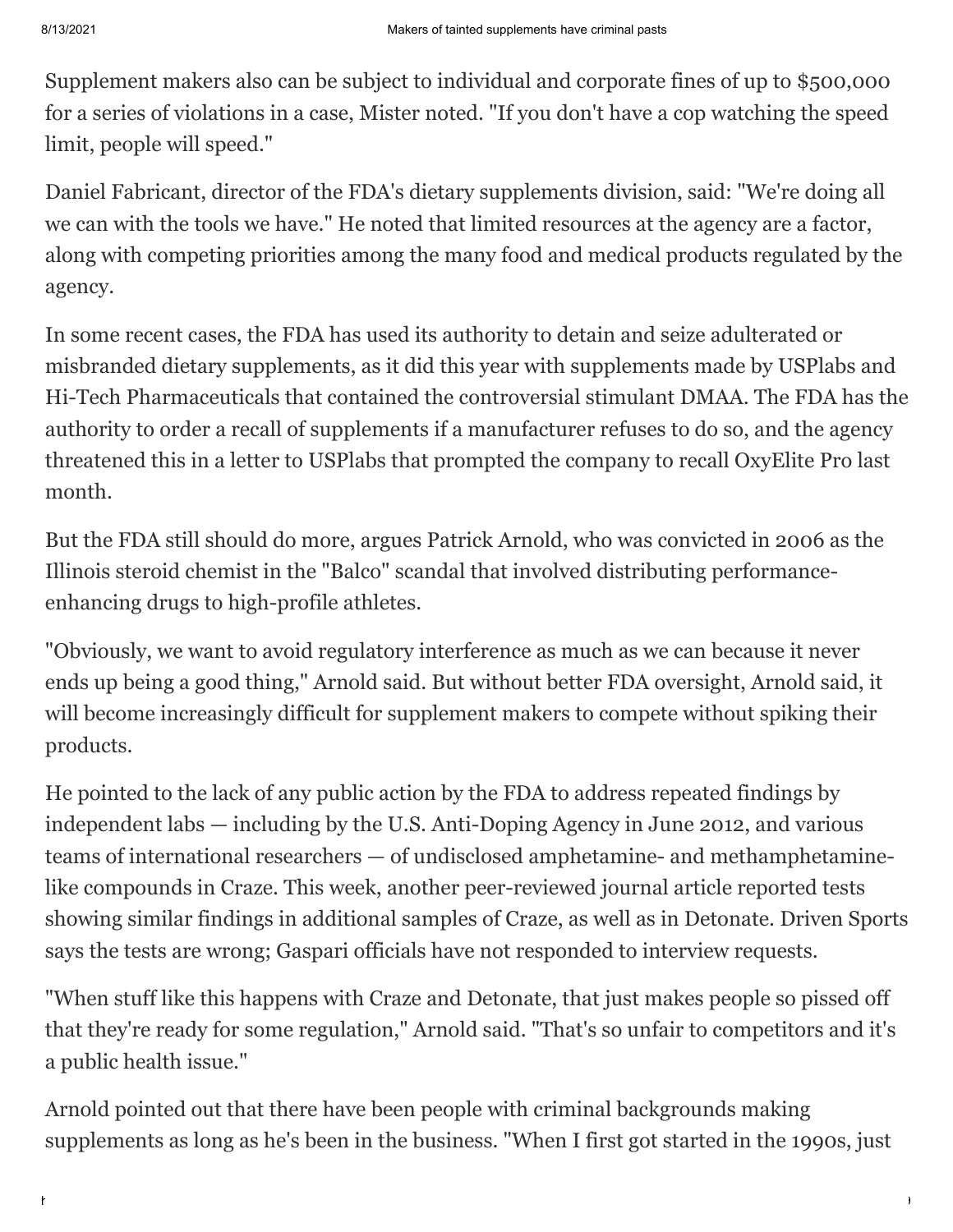about every major supplement owner was an ex-steroid dealer," he said. "You make money selling steroids, then start your supplement company."

With the Internet, he said, it doesn't take much to start selling the pills and powders. "It's a very low barrier of entry," Arnold said. "And you don't have to be that smart. You just pretend that you know science."

Arnold says prison time, his notoriety and the increased scrutiny his products have drawn from regulators have changed the way he does business. But his products still have pushed into gray areas. In 2009, two of his products — Ergopharm's 60-OXO Xtreme and 6-OXO were the subject of a recall after the FDA said they contained substances that should be classified as steroids. In recent years, Arnold has taken credit for being the first supplement maker to put the controversial stimulant DMAA into his products. He says he removed it after the FDA crackdown and after more scientific evidence emerged raising questions about whether it's naturally in geraniums.

## **HIDING DANGEROUS INGREDIENTS IN PLAIN SIGHT**

The problem of supplement adulteration is significant, whether it occurs with criminal intent or is the result of lax quality control and insufficient oversight of suppliers.

Just over half of all Class 1 drug recalls in the USA from 2004 to 2012 — those that could cause serious health problems or death — involved supposedly all-natural dietary supplements that were spiked with hidden pharmaceuticals, according to research published this year in the scientific journal *JAMA Internal Medicine.* Of the 237 supplements recalled for hidden drugs, 40% were sold for sexual enhancement; 31% for bodybuilding and 27% for weight loss, the researchers said.

But hidden drugs have been found in other categories of supplements as well, including diabetes and arthritis remedies. This summer, Purity First Health Products recalled various lots of Vitamin B50 capsules, Vitamin C capsules and multi-mineral capsules after FDA tests indicated the presence of steroids.

With minimal testing being done by the FDA, a growing number of private companies are doing their own tests to identify problems that aren't being detected and addressed by regulators.

https://www.usatoday.com/story/news/nation/2013/12/19/dietary-supplements-executives-criminal-records-spiked/4114451/ 8/9 The U.S. Anti-Doping Agency tests and reviews labels of supplements of interest to athletes, and maintains [a list of "high-risk" supplements,](http://www.usada.org/supplement411/high-risk-list) many of which have not been subject to FDA action.